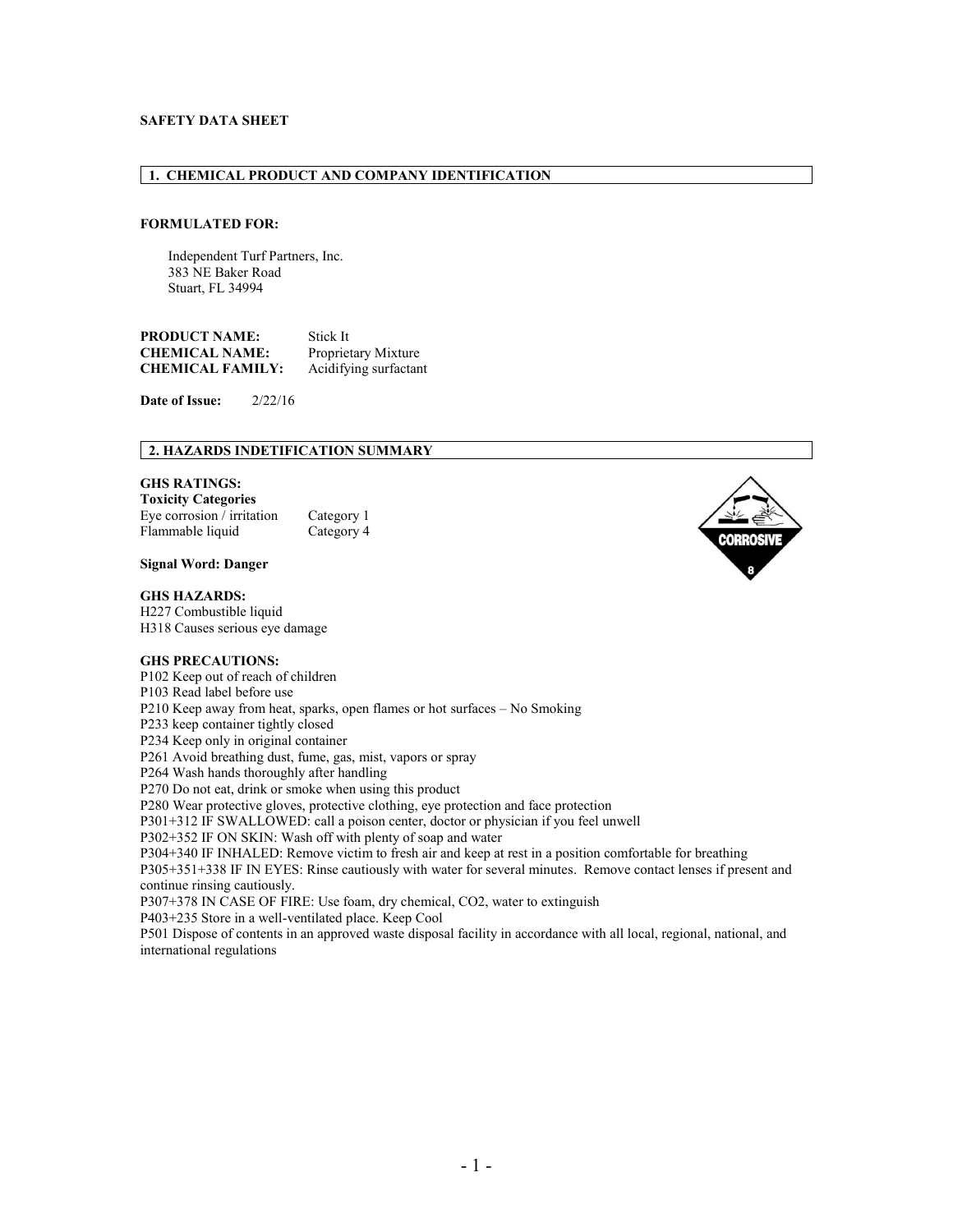# **3. COMPOSTITION, INFORMATION ON INGREDIENTS**

| <b>Chemical Ingredients:</b> | <b>Percentage of Weight:</b> | <b>Cas Number</b> |
|------------------------------|------------------------------|-------------------|
| Propionic Acid               | $30 - 50\%$                  | 79-09-4           |
| Lecithin                     | $10 - 20%$                   | 8002-43-5         |
| Fatty Acid                   | $5 - 10\%$                   | 61790-12-3        |
| Proprietary                  | Balance                      | Mixture           |

#### **4. FIRST AID MEASURES**

| If in eves:   | Immediately rinse with water for 5 minutes                 |
|---------------|------------------------------------------------------------|
| If on skin:   | Wash skin with soap and water                              |
| If swallowed: | Rinse mouth with water and drink large a quantity of water |
| If inhaled:   | Remove product or move person to fresh air                 |

## **5. FIRE FIGHTING MEASURES**

| <b>EXTINGUISHING MEDIA:</b>                     | Use medium appropriate to surrounding fire. Dry chemical, carbon                                                                                                                                                                                                                                               |
|-------------------------------------------------|----------------------------------------------------------------------------------------------------------------------------------------------------------------------------------------------------------------------------------------------------------------------------------------------------------------|
|                                                 | dioxide, foam, water spray or fog.                                                                                                                                                                                                                                                                             |
| HAZARDOUS COMBUSTION PRODUCTS: Oxides of carbon |                                                                                                                                                                                                                                                                                                                |
|                                                 | SPECIAL FIRE FIGHTING PROCEDURES: Use alcohol type or universal type foams on larger fires. Smaller fires<br>should be extinguished with carbon dioxide or dry chemical. Do not<br>use water or foam directly on the fire. Use self-contained breathing<br>apparatus when fighting any fire in enclosed areas. |

#### **6. ACCIDENTAL RELEASE MEASURES**

#### **STEPS TO BE TAKEN IF MATERIAL IS RELEASED OR SPILLED:**

Stop leak, contain spill and absorb with soil or natural absorbents. Sweep up waste and place in container for disposal. Wash down area. Uncontaminated spilled material may be reused.

## **7. HANDLING AND STORAGE**

**HANDLING:** Keep out of reach of children. Read label before use. Avoid eye contact and prolonged skin contact. Avoid breathing dust, fume, gas, mist, vapors or spray. No smoking. Sealed containers may develop pressure, open with caution. Wash hands thoroughly after handling the product. **STORAGE:** Store in the original labeled container in a cool place away from direct sunlight. Keep separate from food and feed products and out of reach of children and animals. Avoid storage at temperatures of 110F or higher.

# **8. EXPOSURE CONTROLS / PERSONAL PROTECTION**

Propionic Acid 79-09-4: OSHA PEL 10 ppm / 8hr 30 mg/m3 STEL 15 / 15 min

# **9. PHYSICAL AND CHEMICAL PROPERTIES**

**APPEARANCE AND ODOR:** Amber to dark brown **SOLUBILITY:** Appreciable **pH:** Acidic **SPECIFIC GRAVITY (Water = 1):**  $1.027 \text{ g/ml}$  **BOILING POINT:** Not established **VAPOR PRESSURE:** Not established **EVAPORATION DATE:** Not established **PERCENT VOLATILE (by volume):**Not applicable **FLASH POINT**: 147F